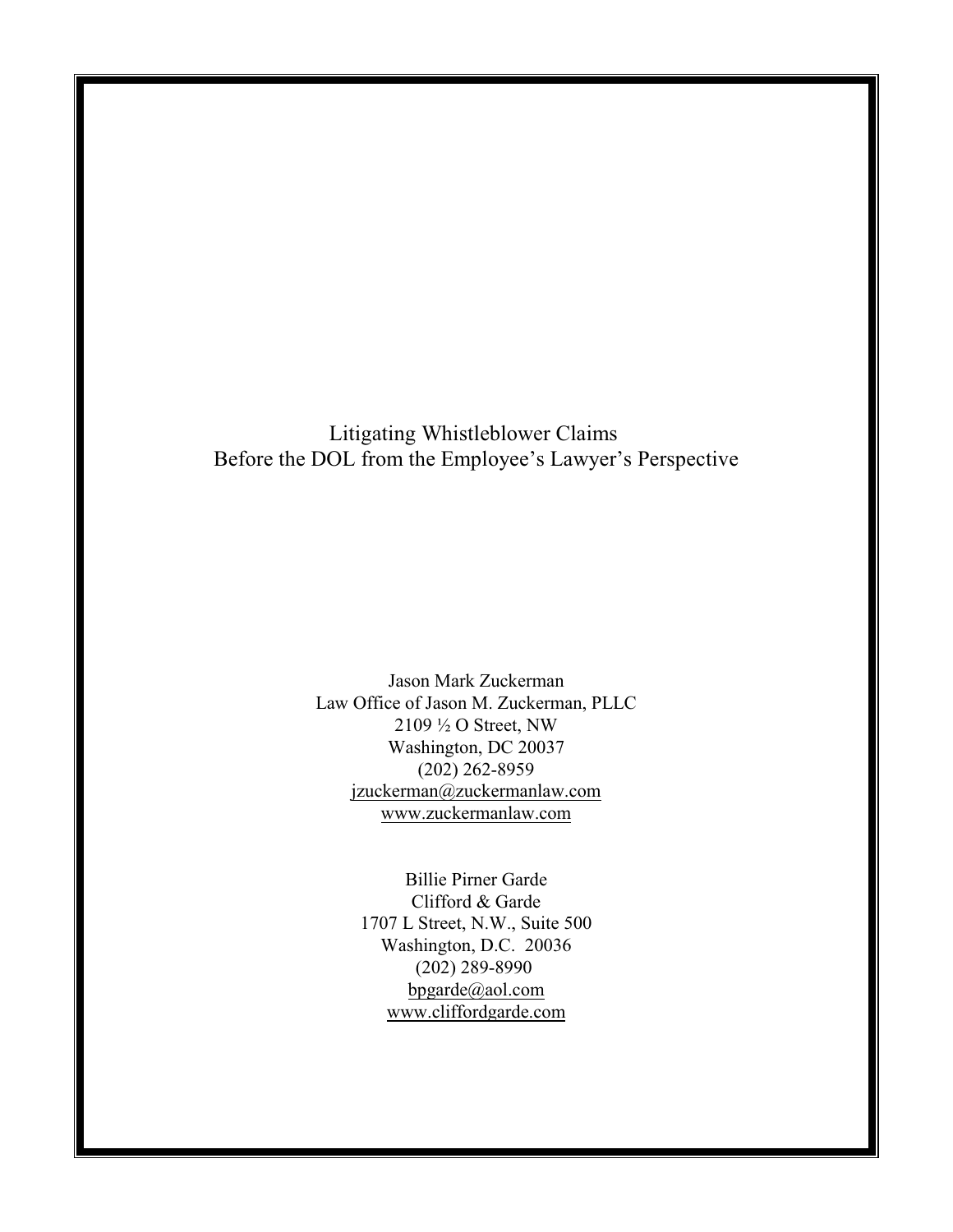# "*Once to every man and nation comes the moment to decide; in the strife of truth and falsehood for the good or evil side.*

*Then it is the brave man chooses, while the coward stands aside......."*

Anonymous

Litigating whistleblower claims provides some of the most exhilarating and frustrating experiences that any trial lawyer may face. Clients have taken action to protect the public from unknown dangers and risks, and have paid for it with their jobs – and often their careers. However, the psychological damage to a whistleblower and his or her family as a result of the experience is often much higher than the loss of income. Providing representation invariably extends from the courtroom to the kitchen table.

My advice for handling clients during this life changing catastrophe is to help them understand that their life will never be the same; they will have different friends, changed values, a future much different from their previous plans. In the beginning of the litigation process, you often become their closest friend and the only person in their life who truly is willing to listen to the intimate details of what happened and understand the unfairness and inequity of the result. In the end, it is often difficult for the whistleblower to let go of the case, and they will never let go of the cause.

Representing whistleblowers is truly a privilege, an opportunity to utilize the skill of your craft on behalf of ethical employees who have sacrificed their careers for the rest of us.

What follows is some practical advice with practice tips:

## **1. The Choice of Forum**

As a general rule, state courts are a better fora for whistleblower retaliation claims because juries are sympathetic to such claims. Many jurors can readily relate to being the subject of an abusive working environment. But whistleblowers often portray themselves as White Knights and therefore fall harder in the eyes of a jury when the inevitable skeletons in the closet emerge, thereby undermining the good faith motive of the whistleblower. In federal whistleblower cases, the motive of the whistleblower is generally irrelevant. *Dias-Robainas v. Florida Power & Light*, 92-ERA-10 (Sec'y Jan. 19, 1996). Thus, DOL ALJs are less inclined to make emotional decisions in reaction to the employer's efforts to undermine your client's motive for engaging in protected actvities or the employer's efforts to prove that your client had a less than perfect performance history.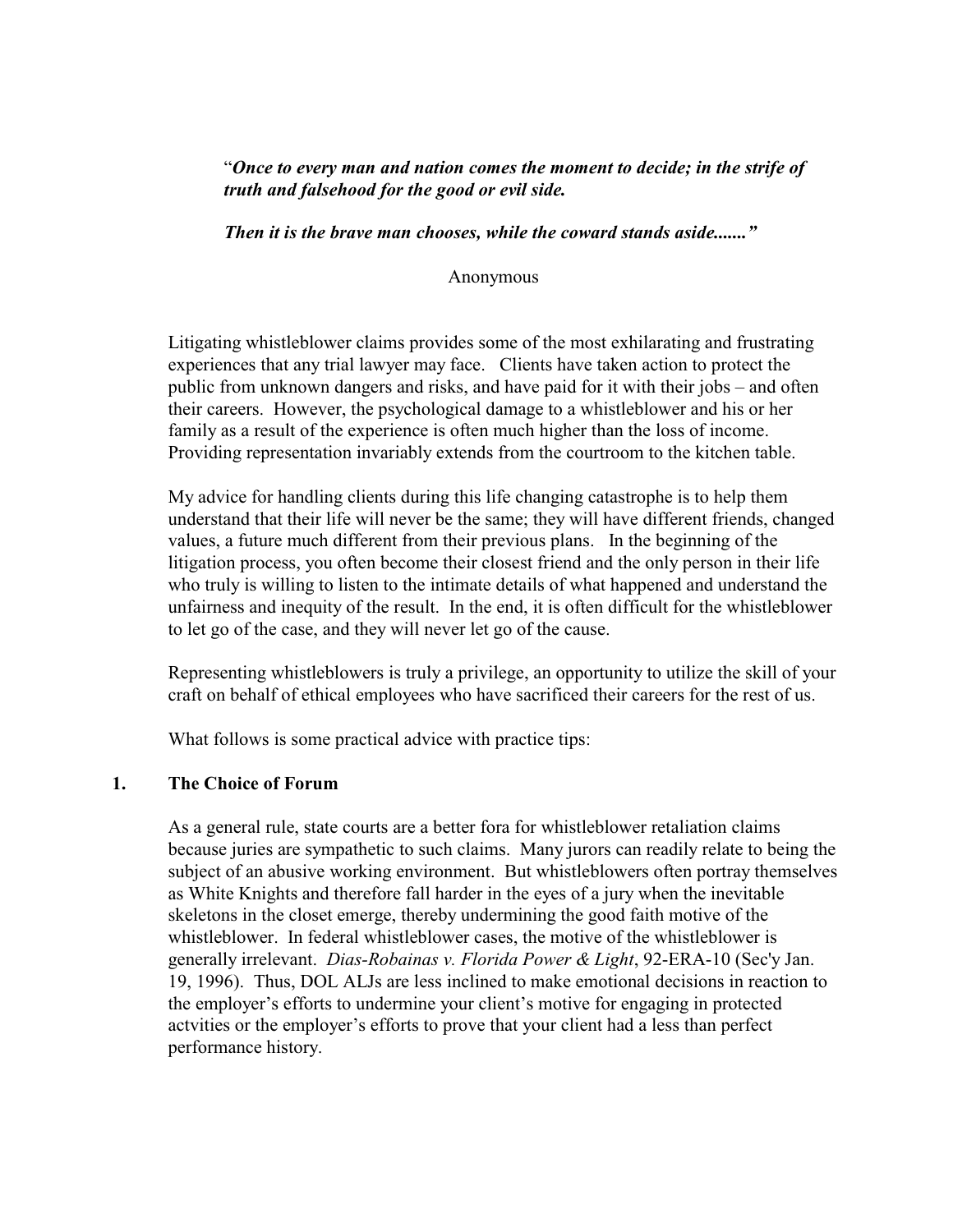The whistleblower statutes administered by the OALJ generally do not preempt state common law actions for wrongful discharge in violation of public policy. *English v. General Electric Co*., 496 U.S. 72 (1990); although some states require employees to elect a remedy and preclude state claims where the remedy under federal law is adequate. *See, e.g., Masters v. Daniel Intern. Corp.,* 917 F.2d 455, 457 (10th Cir. 1990) (barring state claim for retaliatory discharge because the Energy Reorganization Act provided an adequate remedy).

More than thirty-eight states have adopted statutory whistleblower protections, though most of these statutes protect only employees in the public sector. *See, e.g.,* D.C. Whistleblower Protection Act, 1 D.C. Code §§ 615.52, 615.53. Some states have enacted robust whistleblower protection for employees in the private sector. *See*, *e.g.,* New Jersey's Conscientious Employee Protection Act, N.J.S.A. § 34:19-5 and California Labor Code sections 1102.5 (b), 1102.6, 1102.7 and 1102.8.

Most states recognize some form of a public policy exception to the employment-at-will doctrine under common law. *See, e.g., Carl v. Children's Hospital*, 702 A.2d 159 (D.C. App. 1997). Some of these exceptions, however, are often so narrow as to be unhelpful. *See, e.g., Sabine Pilot Service, Inc. v. Hauck,* 687 S.W.2d 733, 735 (Tex.1985) (recognizing a narrow exception prohibiting an employer from discharging an employee for the sole reason that the employee refused to perform an illegal act that carried criminal penalties). Note that the whistleblower provisions of the Sarbanes-Oxley Act of 2002 (Sarbanes-Oxley) may strengthen this common law protection. Employees can point to Sections 806 and 1007 of Sarbanes-Oxley as a public policy prohibiting retaliation for revealing violations of federal law.

State common law whistleblower protections generally offer two critical advantages over administrative federal whistleblower protections:

- the right to a jury trial; and
- the opportunity for punitive damages (although punitive damages) are generally not available against public sector employers).

When filing an action under state law, consider other possible claims, including:

- defamation;
- breach of contract based on personnel policies set forth in an employee handbook;
- promissory estoppel;
- breach of covenant of good faith and fair dealing;
- intentional interference with contract;
- intentional infliction of emotional distress; and/or
- negligent hiring or supervision.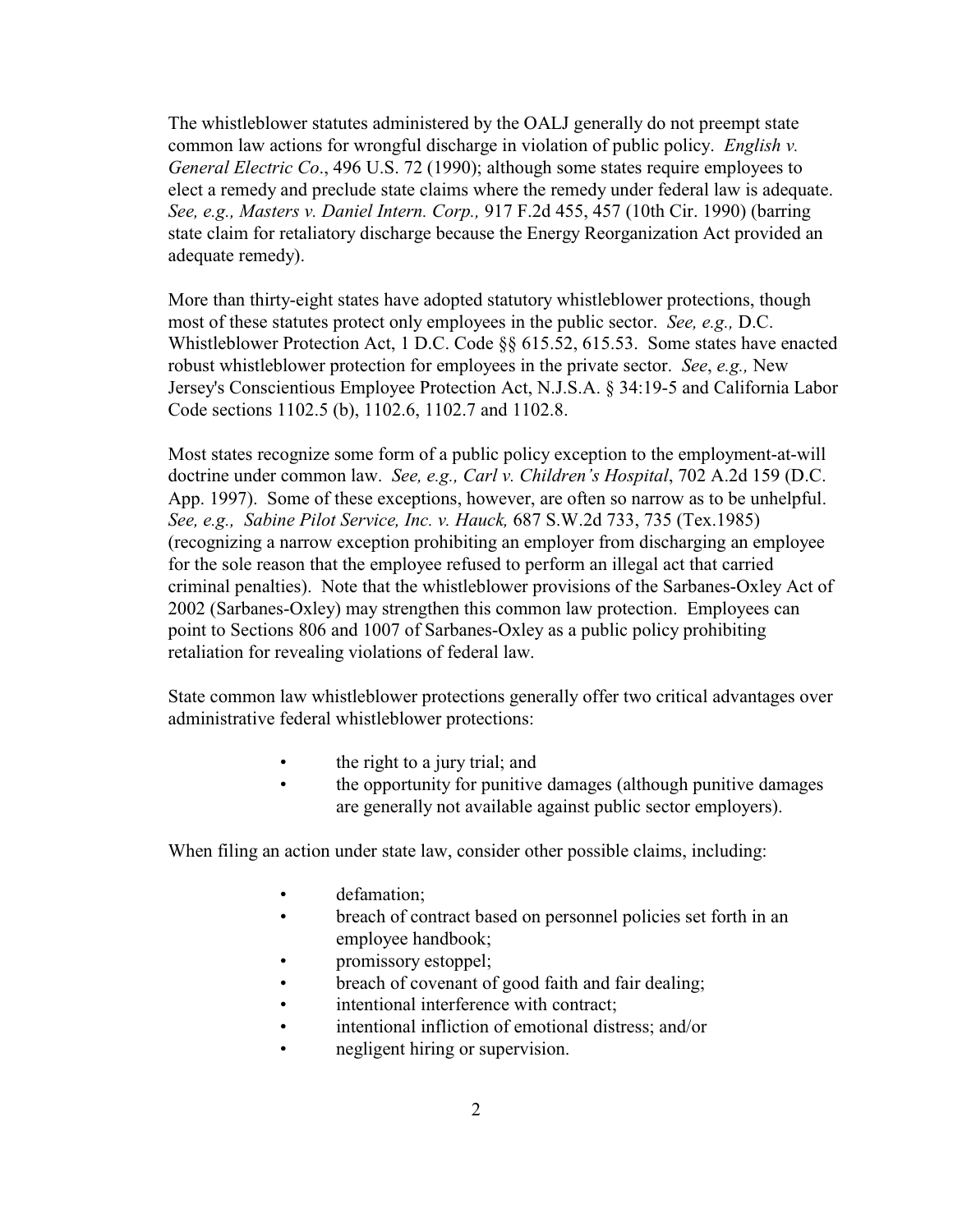## **2. The DOL Complaint**

Although the written complaint is informal and can be supplemented in interviews with the OSHA investigator, to avoid dismissal the complaint should provide specific information on the elements of the claim. Therefore, the complaint should clearly:

- identify the legally protected activity that your client engaged in;
- identify the adverse action that your client has been, or continues to be, subjected to: $\cdot$ <sup>1</sup>
- identify the perpetrators of the retaliatory action and explain how they became aware of the protected activity; and
- explain what the causal connection is between the protected activity and the adverse action.

**PRACTICE TIP: Have your client read every sentence of his complaint and verify every fact as accurate, complete and not exaggerated. Defense counsel will go through the complaint, line by line, in the plaintiff's deposition and any inaccuracy or exaggeration will be used to try to demonstrate your client's willingness to embellish the truth as evidence against his credibility.**

The complaint should also clearly identify the parties being sued and the relationship of the parties as employee and employer. Federal whistleblower statutes require the complainant to demonstrate that she is a covered "employee." The DOL construes "employee" status broadly. An employer may be liable for its contractor's adverse action against an employee in situations where it acted as an employer with regard to the employee of the contractor. *See, e.g., Stephenson v. National Aeronautics & Space Administration,* 94-TSC-5 (ARB Apr. 7, 1997); *Hill v. TVA,* Case Nos. 87-ERA-23 & 24 (Sec'y May 24, 1989). Therefore, consider bringing an action against both the direct employer and the company that hired the contractor.

<sup>&</sup>lt;sup>1</sup> Note that the Fifth Circuit recently held that the *Faragher/Ellerth* defense applies in hostile work environment claims brought under Section 211 of the Energy Reorganization Act. *See Williams v. Mason*, No. 03-60028 (5th Cir. July 15, 2004). Accordingly, you should be prepared to rebut the *Faragher/Ellerth* defense at trial. If an employer refuses to disclose the report of its investigation during discovery, it may be barred from asserting the *Faragher/Ellerth* defense.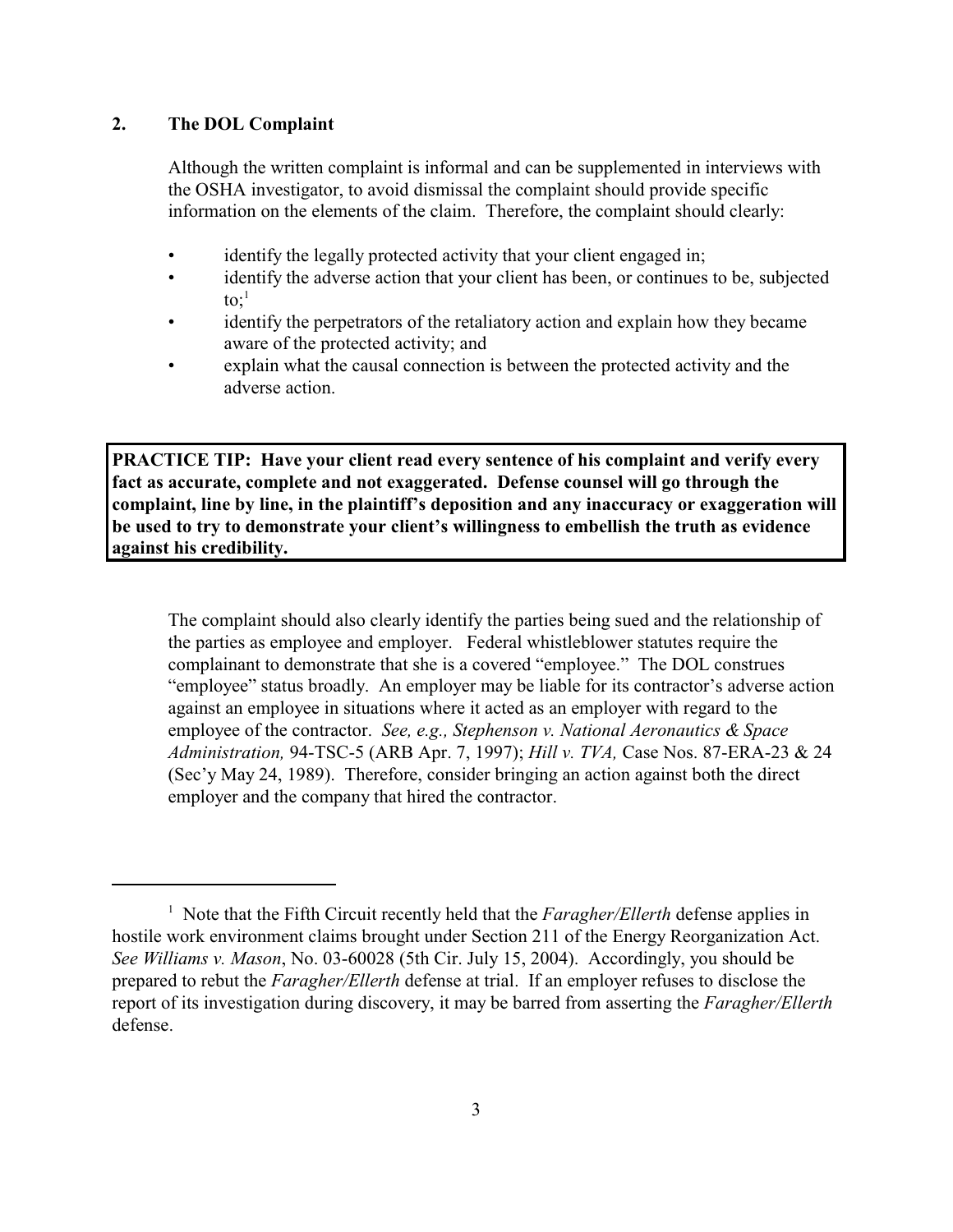Under Section 806 of Sarbanes-Oxley, the individual managers or supervisors as well as the employer are liable for discrimination. 29 C.F.R. § 1980.101. Depending on the factual circumstances and the controlling statute, consider naming the decision-makers who were responsible for retaliating against your client as defendants.

Remember that filing a whistleblower complaint with the DOL is a distinct protected activity. If the employer retaliates against your client for filing a complaint with the DOL, you should amend the complaint.

#### **3. OSHA Investigation**

As a practical matter, the OSHA investigation is only as good as the investigator. Since OSHA does not have subpoena authority, the investigation is based only on voluntary cooperation, with no consequence for failure to disclose information. Therefore, it takes a good investigator to work within these limitations and actually capture more than the posturing of a party.

Nonetheless, the investigation is an important part of the process with opportunities to resolve the case and to learn important information about the situation that your client may not have known. Cooperate and communicate with the investigator, periodically check on the status of the investigation, and provide whatever evidence, research or information that can help your client. Find out what defenses the employer is asserting and provide documentation to the investigator showing that these defenses are pretextual.

Try to obtain the employer's position statement from the OSHA investigator. As soon as the investigation is completed, file a Freedom of Information Act (FOIA) request for the investigative file, including the position statement. Respondents often over-reach in their initial statements to the DOL investigator, or withhold critical information. Seek to obtain notes, documents, and interview statements, and appeal agency decisions to withhold information under FOIA.

## **4**. **Settlement Judge Program (DOL Mediation)**

If there is a good possibility of settlement, this mediation program can save substantial costs for all parties. The program works well if parties truly want a resolution. If a settlement appears unlikely or your client is determined to seek public vindication, do not waste time with this mediation program. Once the case has been assigned to an ALJ, your focus should be on obtaining through discovery what you need to prove your case.

The mediation program is also helpful if your client has unrealistic expectations about damages or evidence in that she will hear an ALJ's often candid assessment of her case. In order to be successful, be candid with the ALJ about weaknesses and your best evidence.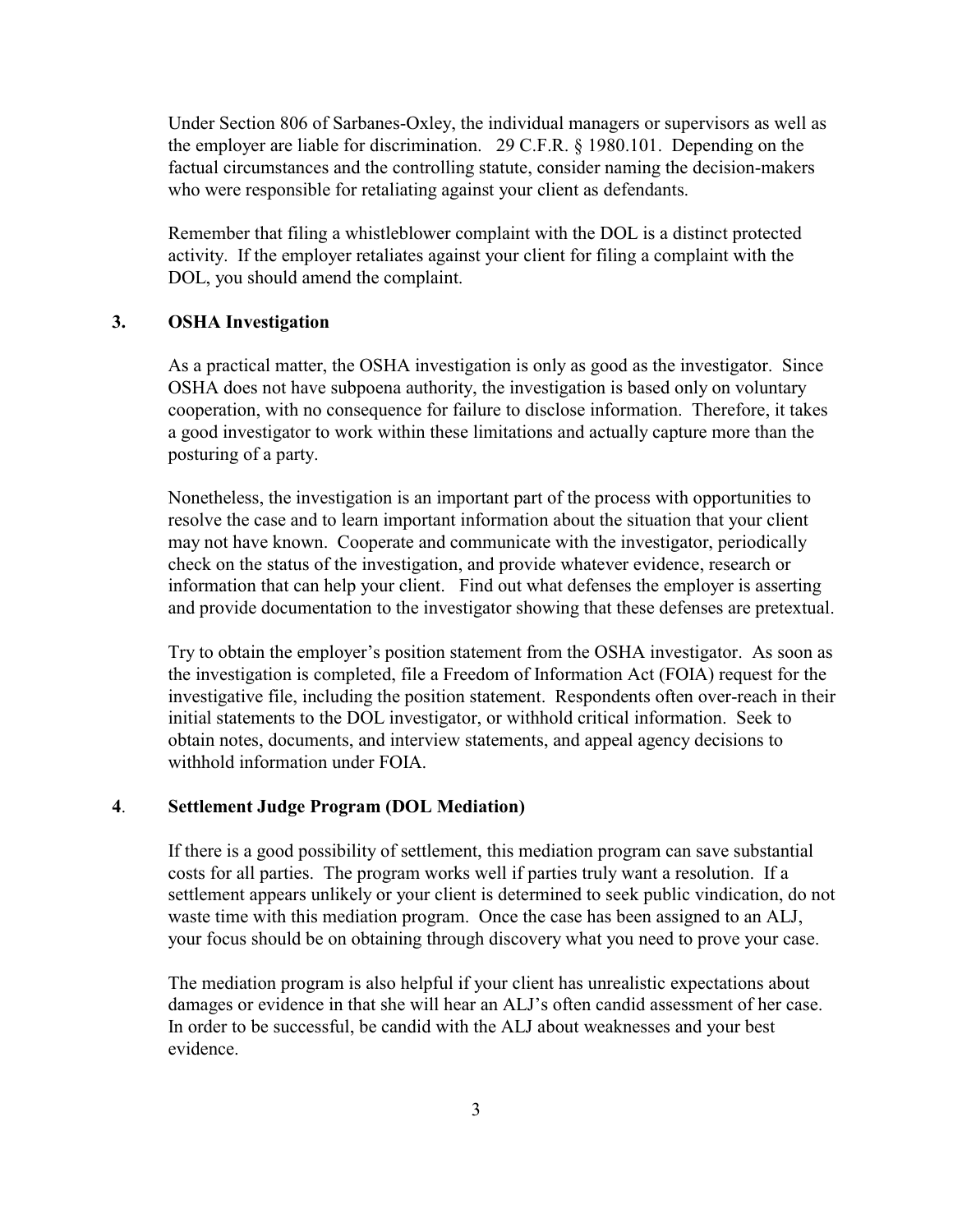## **5. Discovery**

The discovery time frame in a proceeding before the OALJ is generally much shorter than discovery in federal court. Therefore, as soon as the case is assigned to an ALJ, you should be ready to file document requests, interrogatories. and notice depositions.

As soon as the complaint is filed, if not beforehand, send the employer's counsel a preservation of evidence letter. Many companies routinely delete e-mails pursuant to document destruction policies. Once an employer is on notice of a claim, the employer must halt destruction of documents related to that claim or risk sanctions for spoliation of evidence.

**PRACTICE TIP: If you do not get full answers to discovery responses, promptly draft letters to opposing counsel identifying the deficiencies, and file motions to compel if informal requests for complete responses fail. Do not wait to read the discovery responses until the day before you take depositions! It will be too late to compel the critical documents withheld to be helpful in the depositions.** 

Document all communications and agreements concerning discovery in some form of written communications, whether by e-mail or letter. It may seem overly formal in the early days of good working relationships with opposing counsel, but as the discovery process becomes more complicated, relationships will be strained, and the written confirmation of your agreements will be crucial to bring discovery to a close and/or to prevail in motions to compel.

Remember, the main goal in discovery is to establish the true motive for the retaliatory adverse action. Without being overly burdensome, take the depositions of all the witnesses you can afford to  $-$  each deposition is a window of opportunity to learn something about what really happened. The information is always valuable to putting the puzzle together.

Areas to explore in discovery include:

Obtain all relevant policies and procedures, including the employer's progressive discipline policy, and determine whether the employer failed to follow its procedures. Where your client was subject to an adverse action for violating a particular policy or work rule, ascertain whether the employer meted out similar discipline against other employees who violated the same policy or work rule.

Discover the entire history of the concern that complainant raised. Find out whether the employer experienced past problems with this issue, such as enforcement action by a regulatory agency or previous litigation.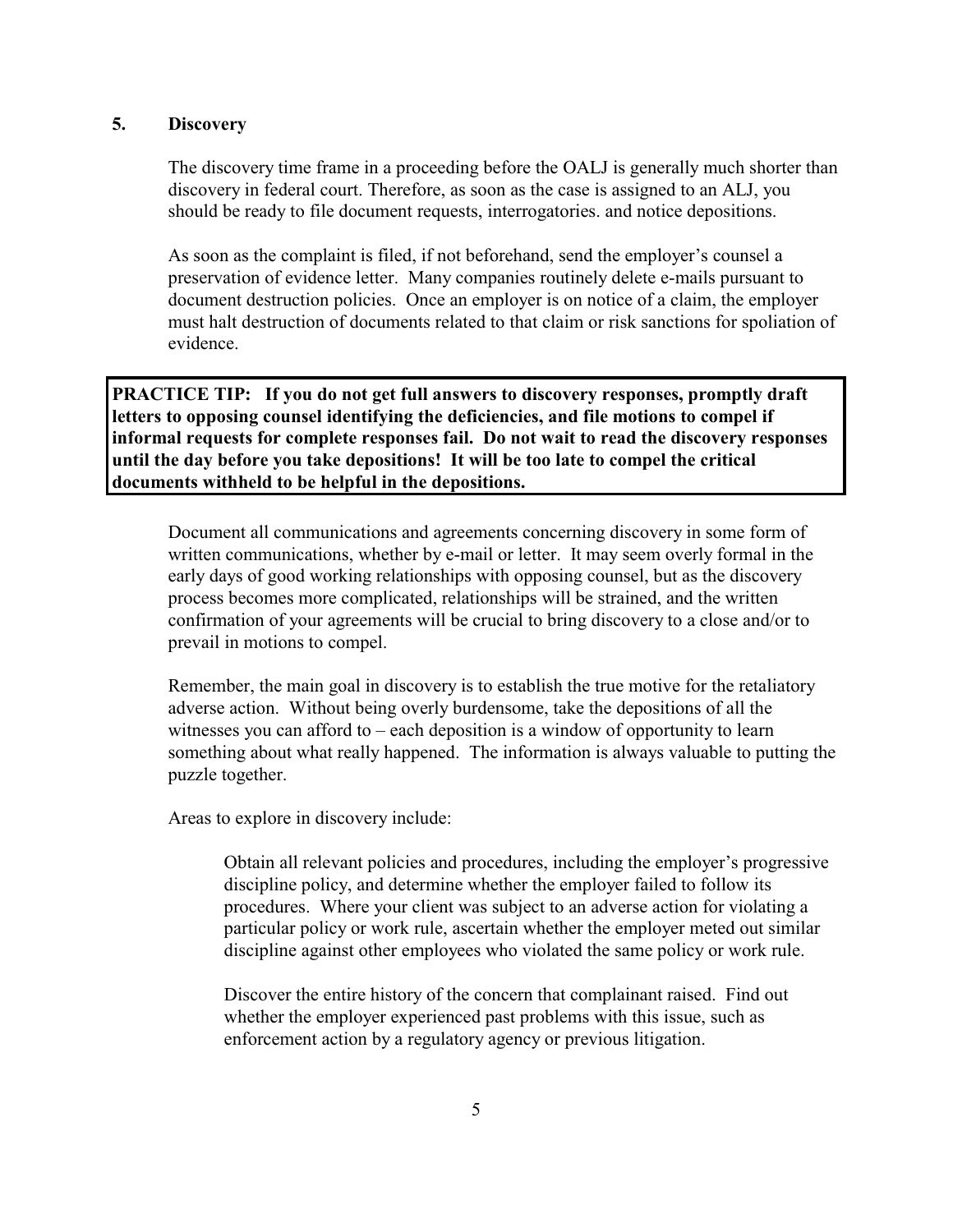Identify facts that would lead an ALJ to impute knowledge of the protected activity to the management officials involved in the decision to take the adverse action. For example, discover facts proving that the supervisor to whom the employee raised a concern had input in the manager's decision to take the adverse action.

Discover whether the manager who took the adverse action retaliated against other employees who raised concerns.

Determine whether your client's coworkers are reluctant to raise concerns for fear of reprisal. The determination of a "chilling effect" is critical information for understanding the dynamics of the case and framing the appropriate remedy.

Obtain the personnel file of the manager or supervisor who retaliated against your client.

Obtain all internal investigative files. Most companies have an internal ombudsman or an employee concerns program which perform investigations of safety concerns and complaints of retaliation. These reports often contain very helpful information.

Your client's deposition:

Your client must be well-prepared to explain in detail her concerns and the efforts she undertook to raise those concerns. While going through the chain of command is not required, it is an important line of inquiry to be prepared for. In addition, your client should be prepared to explain all alleged performance problems, including performance problems at prior jobs. Employers often subpoena the complainant's personnel file from prior employers.

Prior to the deposition, evaluate whether the employer can establish the deliberate misconduct defense. Many of the whistleblower statutes deprive complainant of protection where she engaged in a deliberate violation of a safety regulation. *See, e.g.,* 49 U.S.C. § 42121(e) ("Subsection (a) shall not apply with respect to an employee of an air carrier, contractor, or subcontractor who, acting without direction . . . deliberately causes a violation of any requirement relating to air carrier safety under this subtitle or any other law of the United States.") The employer will likely try to establish the elements of this defense during the deposition and then move for summary decision. Your client should be prepared to address questions about this defense.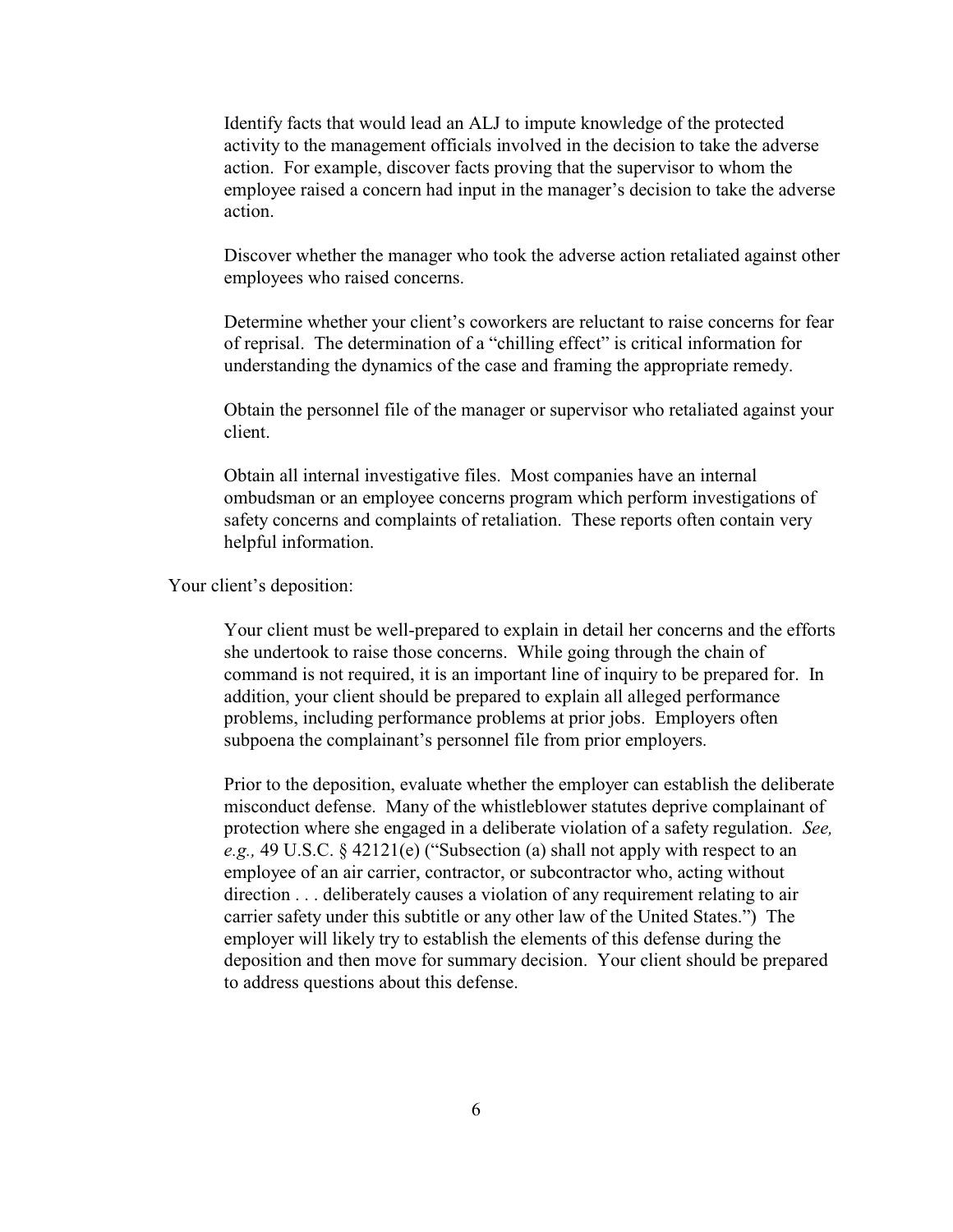Electronic discovery is about more than just e-mails. Other examples of electronic discovery include:

Security logs showing when particular employees entered and exited particular facilities. These logs can cast doubt on a witness' claim that she was in a particular location at a particular time.

Electronic properties of documents and other metadata. This might show that a document supporting the employee's termination was altered after the employee was terminated.

Messages sent from Blackberry devices or other PDAs.

Electronic calendars.

#### Informal Discovery

Interview employees, but check the relevant state "no-contact" rule, which vary widely. In some jurisdictions, such as D.C., an attorney can contact employees who cannot bind the employer as long as the attorney discloses the fact that she represents a party asserting a claim against the employer. D.C. Rule of Professional Responsibility 4.2.

Obtain through FOIA documents related to any investigation conducted by a federal or state regulatory agency of the concerns raised by your client. Often, these will be admissible. *See, e.g., Creekmore v. ABB Power Sys. Energy Servs., Inc.*, 93-ERA-24 at 4 (Dep. Sec'y Feb. 14, 1996) (holding that NRC investigative report was admissible as a relevant public document).

Research the employer's main witnesses. For example, has this witness' conduct been challenged in other employment discrimination lawsuits?

## **6. Hearing Before ALJ**

Use the prehearing submission and/or prehearing conference to eliminate or at least narrow objections to the admissibility of documents. Also, determine before the hearing whether the employer will not stipulate to the authenticity of the documents you plan to offer in evidence.

Under most of the whistleblower statutes administered by the DOL, formal rules of evidence do not apply. *See, e.g.,* 29 C.F.R. § 24.5(e). ("Formal rules of evidence shall not apply, but rules or principles designed to assure production of the most probative evidence available shall be applied."). Find out early in the process whether the ALJ you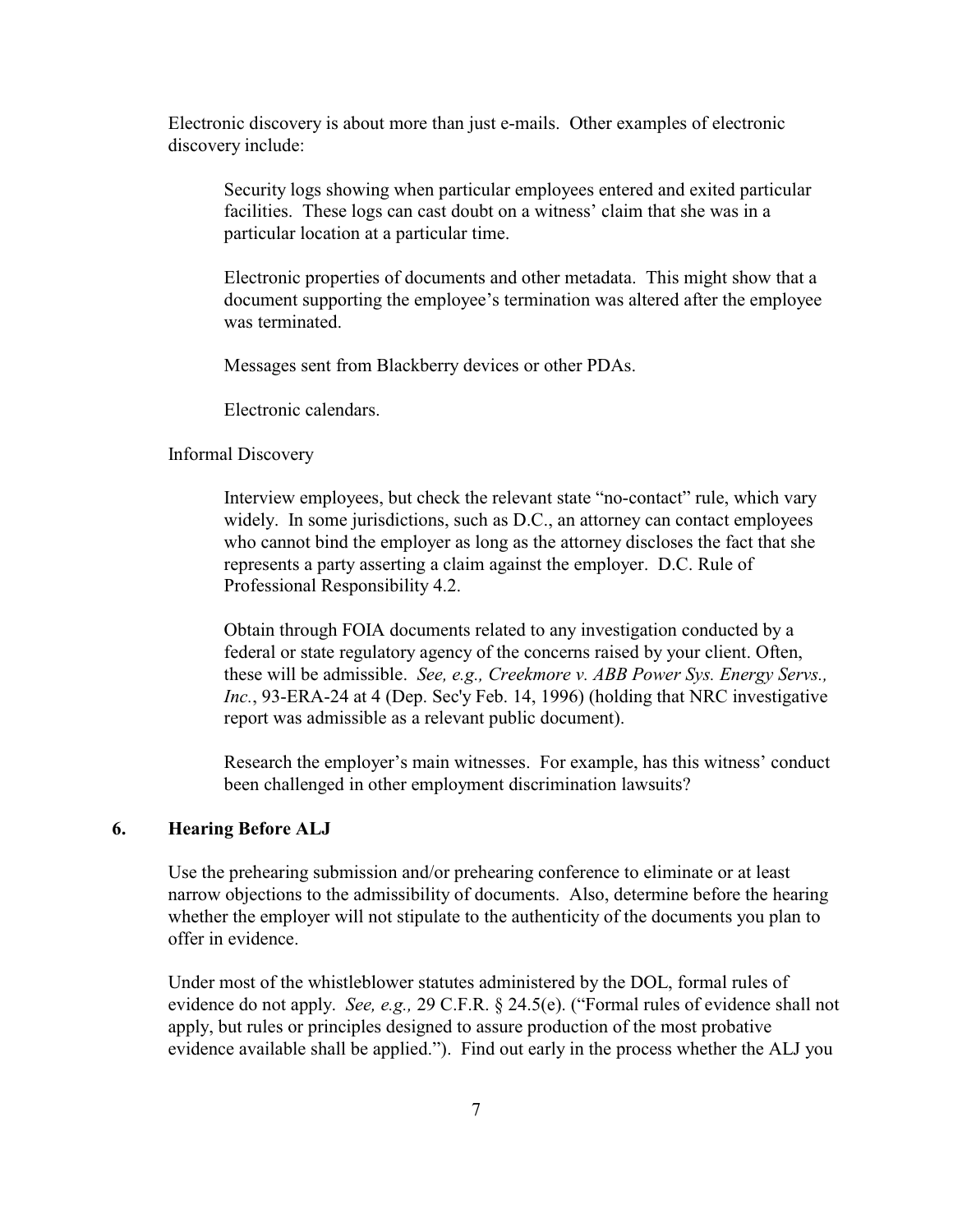have been assigned to follows the federal rules, or has a developed evidentiary set of rules and procedures unique to them.

## **7. Burden of Proof**

Under most whistleblower statutes, the burden of proof is favorable to employees. In contrast to Title VII's "motivating factor" test, complainant must demonstrate only that protected activity was a "contributing factor" in the employer's decision to take the challenged adverse action.

Most importantly, under most federal statutes, once the complainant has demonstrated that protected activity was a contributing factor in the decision to take the adverse action, the respondent must demonstrate by clear and convincing evidence that it would have taken the same adverse action in the absence of the complainant's protected conduct. This is a very high standard to meet and complainant's counsel should fully understand how respondent will meet that burden.

## **8. Damages**

Advise your client early on to keep a detailed log of job-seeking efforts and results. The employer will likely argue that your client failed to mitigate her damages. Be prepared to show all letters requesting work and e-mails demonstrating your client's effort to find work. Be sure that your client's information is consistent with similar information that has to be submitted to a state unemployment office.

Punitive damages are available only under the employees protection provisions of the Safe Drinking Water Act, 42 U.S.C. § 300j-9, and the Toxic Substances Control Act, 15 U.S.C. § 2622**.**

A prevailing party is entitled to attorney's fees. Keep contemporaneous and detailed records of your time and be prepared to justify every entry.

## **9. Settlements**

As in all litigation, most of the DOL cases eventually end in a settlement. Employers naturally want to settle all potential claims from a particular claimant, but there are some unique restrictions on DOL settlements that challenge settlement discussions – particularly when counsel is unfamiliar with the DOL process.

First, safety concerns and continued protected activity are not "for sale" under the DOL process. No matter how much the company may simply want a price to make the matter "go away," the DOL will not approve a settlement that seeks to silence the employee. Therefore, make sure that a settlement agreement does not contain a "gag" provision and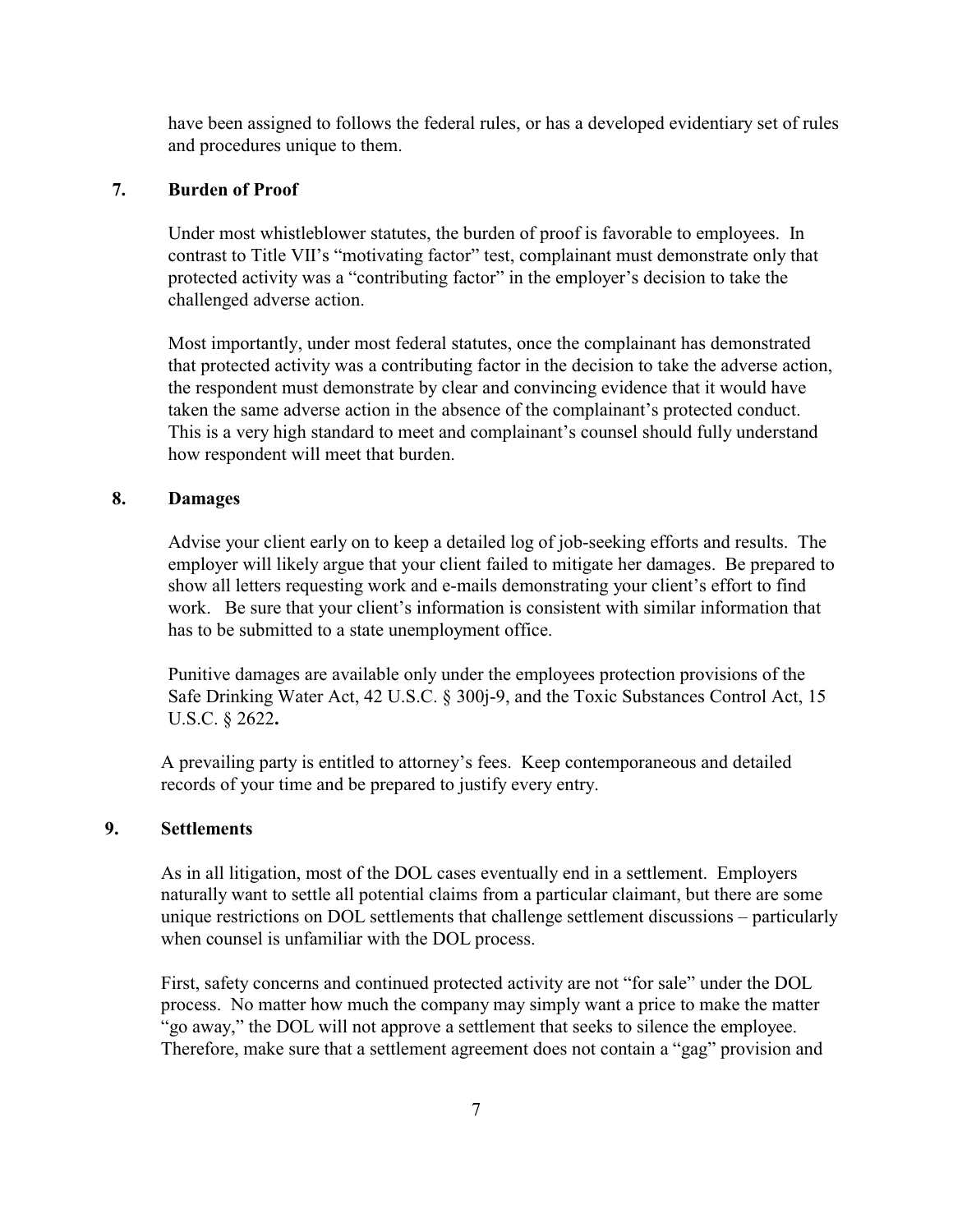instead acknowledges the right of the employee to continue to engage in protected conduct. *See Connecticut Light & Power Company v. Secretary, U.S. Dep't of Labor,* 1996 U.S. App. LEXIS 12583, at \*15 (2d Cir. May 31, 1996).

Second, in order to make sure that the settlement is fair and equitable, the amount of attorney's fees and expenses that the client will have to pay has to be included in the settlement. *See Guity v. Tennessee Valley Authority*, 90-ERA-10 (ARB Aug. 28, 1996); 90-ERA-10 (ALJ Aug. 15, 1996); OALJ Memorandum: Disclosure of Dollar Amount of Payments and Attorneys' Fees; Possible Side Agreements (September 9, 1996). So, what is usually a private matter of distribution between the attorney and the client has to be disclosed in the settlement agreement.

Finally, limit a release of claims to only those claims for which the ALJ has jurisdiction. *See Gault v. Carpenter Tech. Corp*, 2003-SOX-21 (ALJ Sept. 3, 2003) (ALJ lacks authority to approve provisions of settlement agreement releasing claims under other statutes).

#### **Other Strategic Considerations:**

#### **10. Initiating Administrative/Law Enforcement Investigations**

Federal agencies have jurisdiction over the substantive violations revealed by the whistleblower, and often have provisions, policies, and in some cases, statutes prohibiting retaliation for raising concerns.

For example, both the DOL and the Nuclear Regulatory Commission enforce Section 211 of the Energy Reorganization Act (ERA), which prohibits retaliation against workers in the nuclear industry who raise nuclear safety concerns. When a worker in the nuclear industry files a complaint under Section 211 of the ERA with OSHA, the complaint is forwarded to the NRC. The NRC's Office of Investigations undertakes a separate investigation of the complaint of retaliation. The NRC's role in enforcing Section 211 is to ensure that NRC licensees maintain a safety conscious work environment, an environment in which employees feel free to raise issues in which workers in the nuclear industry are able to raise concerns to both their own management and to the NRC without fear of reprisal. "*Freedom of Employees in the Nuclear Industry to Raise Safety Concerns Without Fear of Retaliation*," 61 Fed Reg. 24336 (May 14, 1996).

The NRC is especially concerned with the "chilling effect" of retaliation, *i.e.*, the potential for retaliatory employment actions to dissuade employees from raising safety issues. If the NRC finds that a licensee has violated 10 C.F.R. § 50.7 (the NRC's rules implementing Section 211 of the ERA), the NRC will take enforcement against the licensee, including the imposition of civil penalties and/or suspension of the license. The NRC may also take enforcement action against the manager or supervisor who deliberately engaged in the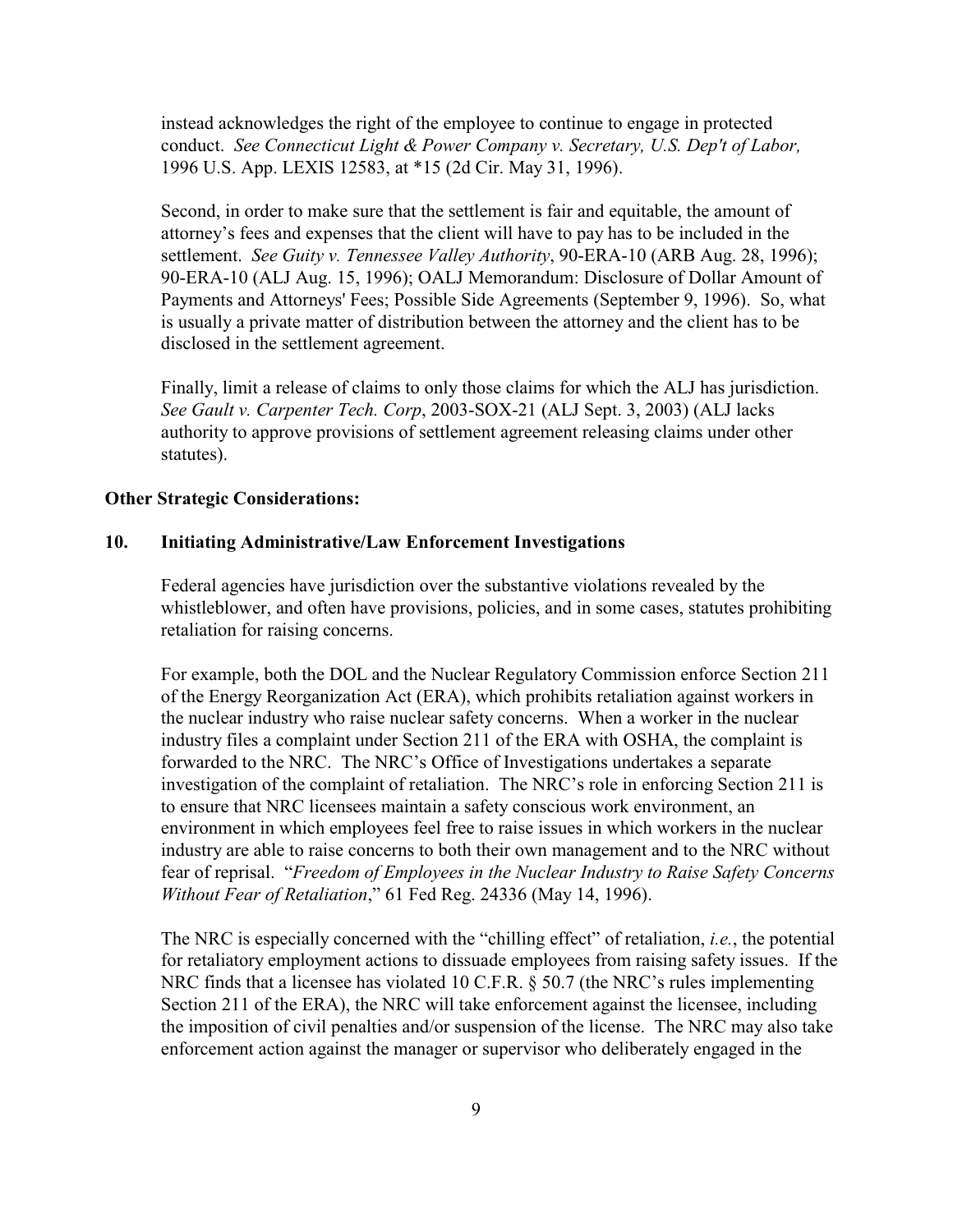retaliatory act. Although the NRC does not provide a remedy for the complainant, it is critical to be fully engaged in the NRC process to strengthen your client's DOL suit. A finding by a federal agency like the NRC that your client was the subject of retaliation is strategically valuable, although its evidentiary weight depends on the ALJ.

If your client has not done so already, she should raise her safety or compliance concerns with the regulatory agency that has jurisdiction over those concerns. For example, an airline mechanic who is terminated for raising concerns about faulty maintenance or violation of an FAA rule should bring those concerns to the FAA. If the agency has an anti-retaliation regulation, any retaliation against your client for her cooperation with law enforcement may result in criminal penalties.

There is a particularly strong anti-retaliation provision in Section 1107 of Sarbanes-Oxley, which provides: "Whoever knowingly, with the intent to retaliate, takes any action harmful to any person, including interference with the lawful employment or livelihood of any person, for providing to a law enforcement officer any truthful information relating to the commission or possible commission of any Federal offense, shall be fined under this title or imprisoned not more than 10 years, or both." In contrast to Section 806, Section 1107 applies to all employers. When representing a client in a Section 806 claim, consider bringing your client's concerns about fraud or a violation of an SEC rule to the SEC and/or the DOJ.

For employees of Department of Energy (DOE) contractors, there is an additional forum for raising concerns, although there is only a very narrow set of circumstances which would support pursuing a claim under that provision. The DOE has adopted regulations that prohibit DOE contractors from retaliating against employees for disclosure of information concerning danger to public or worker health or safety, or substantial violations of law, or gross mismanagement; for participation in Congressional proceedings; or for refusal to participate in dangerous activities. 10 C.F.R. Part 708. Note, however, that once an employee files a claim under federal or state law, including under Section 211 of the Energy Reorganization Act, the employee cannot pursue a remedy under 10 C.F.R. Part 708, unless the complaint filed under federal or state law was dismissed for lack of jurisdiction. 10 C.F.R. § 708.15(a)(1).

**PRACTICE TIP: Federal agency investigations of retaliation complaints present a twoedged sword; while a decision in your client's favor is tremendously helpful from a strategic standpoint, the reverse is also true; and over-worked OSHA investigators are often unfamiliar with retaliation claims and do not go beyond the surface of the company's justification for the adverse action. Meet with the OSHA investigator before filing the complaint and, stay involved in the process**.